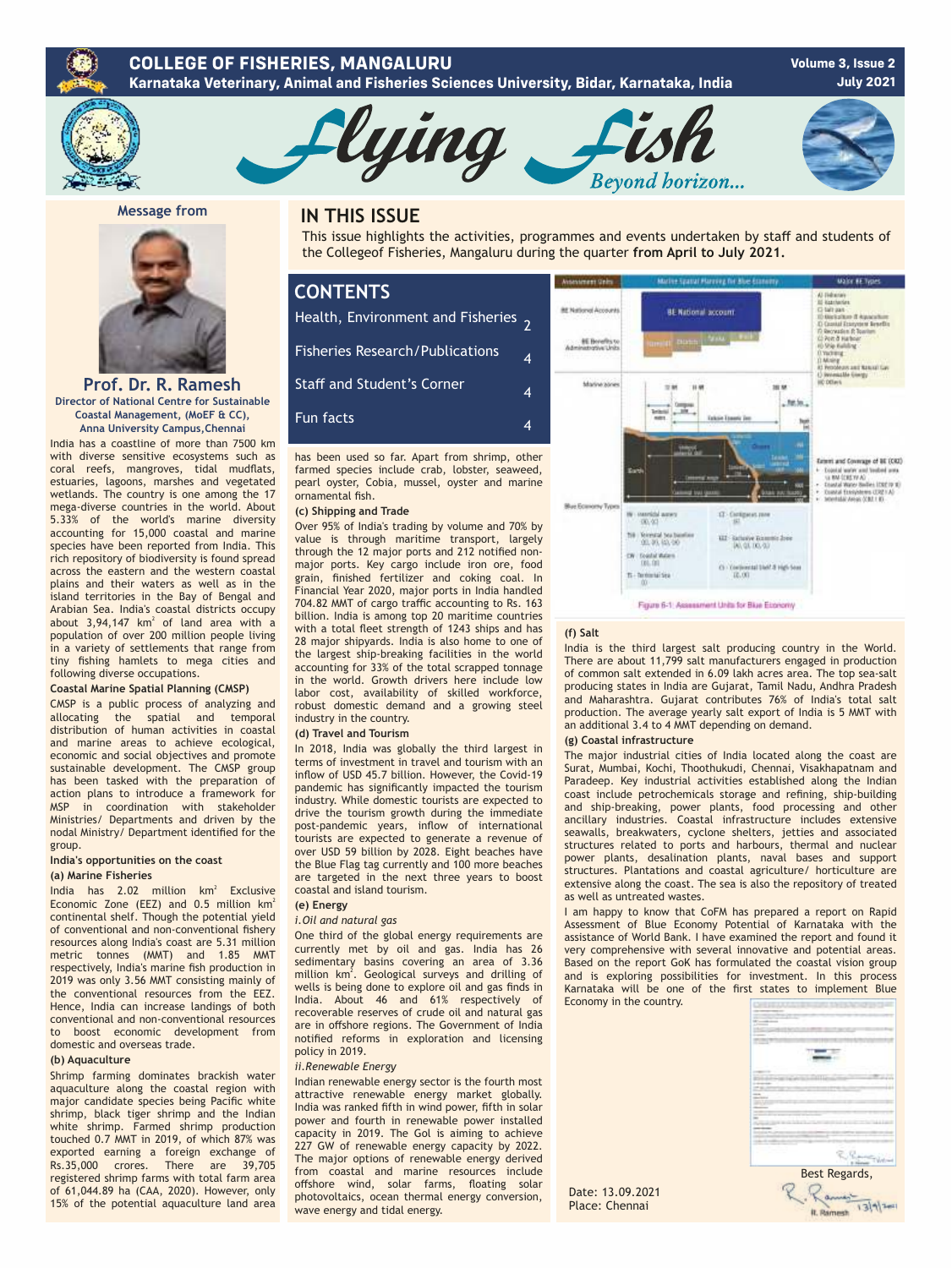# **Health, Environment and Fisheries**

## **Assessing Impact of Sand Removal in the estuarine stretches in and around the Mangaluru Coast, Karnataka**

Dakshina Kannada district of Karnataka is home to three major rivers such as Netravathi, Gurupura (Palguni), and Shambhavi which are perennial rivers and flow westwards and join the Arabian Sea. Major parts of these rivers are covered under the Coastal Zone Regulation (CRZ). The local communities who are residing on the banks of these rivers mainly depends upon the fishing, sand collection, and limestone shell collection. They have a practice to remove the sandbars for the free movement of fish and navigation of boats in the river channels. In the recent times, the local



community have experienced floods along these rivers due to the river bank erosion, river bed degradation, river buffer zone encroachment etc. The water quality drastically deteriorated in these rivers due to sand removal activities.

The college conducted a bathymetry survey using portable echo-sounder and sediment water samples collection in these rivers. Analysis of the bathymetry provided the variation of depth and high depth locations in the rivers. Suspended sediment concentration has been estimated and calculated for the sediment transport in the riverine systems. The suspended sediment concentration was minimal (0.24-0.58 mg/l) in the rivers and lead to the less transportation of the sediment into the Arabian Sea. Analysis of survey data clearly indicated that some of the locations have deepened (8 to 25 ft) due to activities such as removal of sandbars and sand mining along the banks of the rivers. The removal of sand observed more depth of around 20 ft at some locations in the Netravati and Gurupura (Palguni) rivers and were identified as potential impact locations for the ecology and biodiversity of the riverine system. There is a high probability of riverbank erosion and flooding at these locations including loss of benthic fauna.

This study indicate that the causes of riverbank erosion, river flooding and degradation of the water quality is due to the sand removal activities in an unscientific way. The study recommendes to protect and conserve these riverine systems by controlling the mining activities. It also suggested that the removal of sandbars in the riverine systems should follow the rational scientific methods and to make the channel free for fishermen boats and public transportation by boats. The authority should implement stringent regulations to protect and conserve the riverine systems as per the CRZ notification.

## **Employing Multi-Purpose Support Services (SAGARMITRA) under Pradhan Mantri Matsya Sampadha Yojana (PMMSY)**

The Department of Fisheries Engineering and Technology, College of Fisheries was sanctioned of Rs 54 lakh for the implementation of project entitled "Multi-Purpose Support Services (SAGARMITRA)" under PMMSY scheme for the period of 2020-21. The Government of Karnataka nominated the College of Fisheries as a nodal agency for the implementation of this programme. It is envisaged to engage a total of 40 Sagarmitras and deploy one Sagarmitra per marine coastal fishing village in Dakshina Kannada, Udupi and Uttara Kannada Districts. The primary role and responsibilities of Sagarmitras are to act as the first person of contact for any marine fisheries related demands/ services of fishers, to create awareness among the local fishers on various schemes and programmes and to promote participatory management of fisheries resources, hygienic handling of fish, personal hygiene, healthy living and working conditions, sustainable utilization of fisheries resources and relevant regulation including Code of Conduct for Responsible Fisheries, importance of ocean and coastal ecosystem conservation, prevention of Illegal, Unreported and Unregulated fishing etc., to disseminatee information on weather forecast, Potential Fishing Zone, natural calamities, to promote women empowerment through alternative livelihood, post-harvest and marketing activities, to compile information/data on daily fish production, fishing vessels including their entry and exist, fish price and marketing information and to provide such data to the government. Thus, PMMSY not only provides employment to the youth but also can enhance the fish farmers' income and judicious utilization of fisheries resources.

## **Government of Karnataka have Agreed to Implement Two Project in the college under (NABARD) funding**

Two Projects proposals (i.e. 1. Development of fish and other food products & processing hall and 2. Establishment of central laboratory) from the College of Fisheries were submitted in May 2021. The first Project is for uplifting the fisher community by training and involving them in the production of various value added fishery products and thereby improving their socioeconomic life. This will be a boost to the more than 3 lakh people involved in the fishing and associated activities along the coast of Karnataka. The range of products includes fish pickle, prawn pickle, fish/prawn chutney powder, retort pouched ready-to-eat fish in curry/oil/masala, ready-to-eat fish sausage, fried fish cutlet, fish finger, cleaned and dressed fresh frozen fish products and battered and breaded products like cutlet, fish finger, fish balls etc. which will be prepared by the communities after training. The College of Fisheries is intended to offer training, machinery, space and manpower as part of MFSc and PhD hands on training programs. All the products produced will be marketed through cold chain, super markets, state government agencies like KFDC, Matsyafed etc. or products can be exported.

The second project proposal envisages to establish a highly sophisticated central laboratory in College of Fisheries to test/analyse seafood quality parameters along with water samples to assist the concerned producers and exporters in the field for producing safer food and realize better returns. The marine fish production in the state of Karnataka during 2019-20 was 3.93 lakh metric tonnes (mt). Of these 1,41,980 mt worth Rs.1,886.43 crore was exported from the State in the same year. Karnataka also has 5.65 lakh ha. of freshwater sources consisting of ponds, tanks and reservoirs. The aqua farmers'concern is to optimize

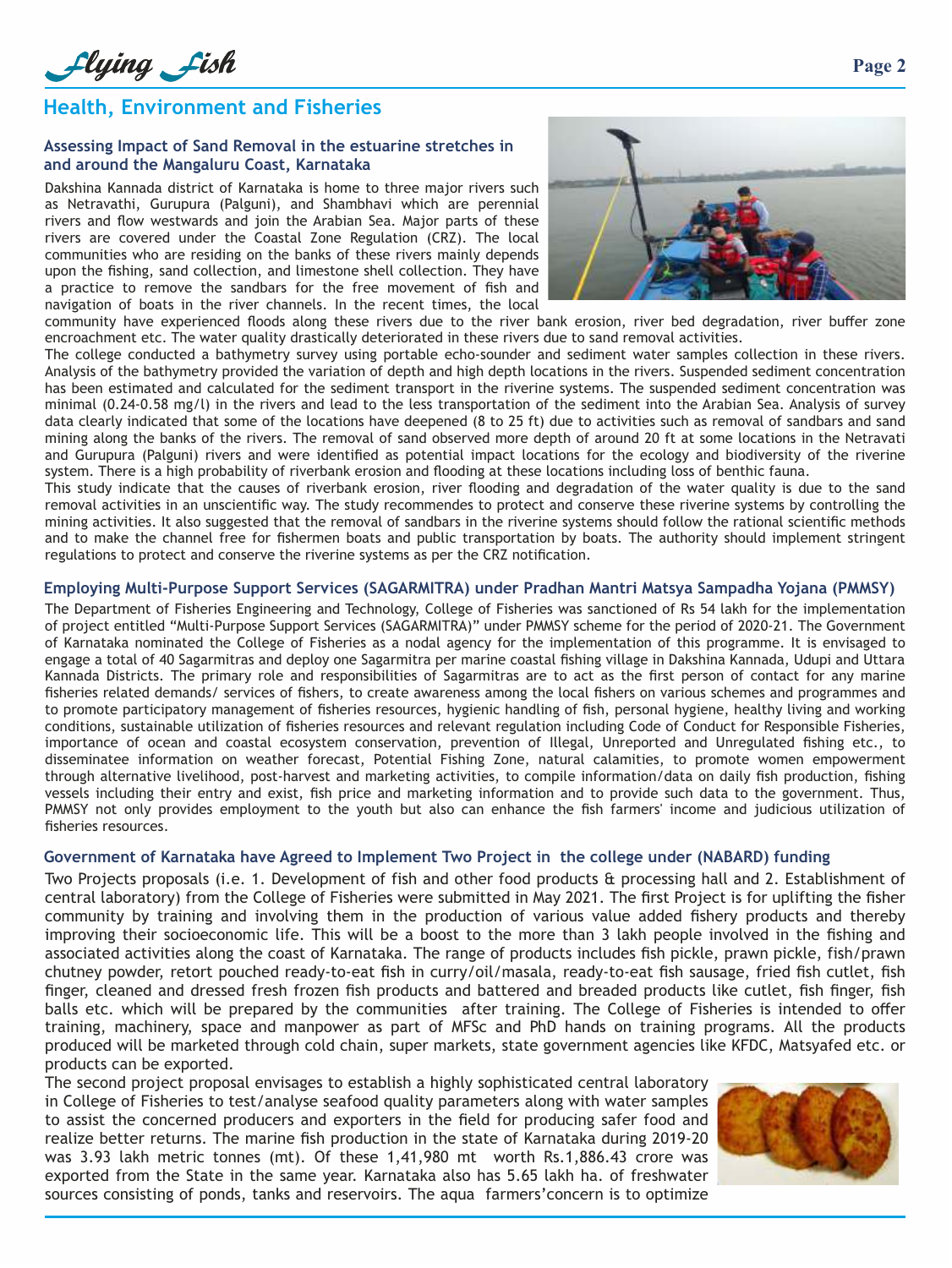

the growth rate, increase the yield, control the mortality as well as to prevent pathogens. At times it has led to the indiscriminate use of various unauthorized chemicals which have affected the quality of shrimps and caused recurring disease problems. According to Sea Food Exporters Association of India, EU has rejected many Indian seafood consignments for the presence of the veterinary drug residues, heavy metals and harmful microbiological contaminants above the prescribed levels. This incurs huge economic loss to our nation. The initial screening and certification of quality of fish and fishery products shall significantly reduce rejection levels and boost the exports. Keeping in view of the above, there is an urgent need to test and monitor the levels of above-mentioned hazardous chemicals and microbiological contaminants before shipment. As there is no approved centralized



laboratory in the region to facilitate aqua-farmers, fish/food processors and researchers, establishment of central laboratory in the College of Fisheries will aid production and distribution of high quality and safe seafood in domestic and international market.

## **Impact assessment and Disaster Management Studies for establishing solar panels off Mangaluru Coast**

M/s iDeCk Ltd. which is a consulting firm under Government of Karnataka for Solarin Blue Energy Private Limited have proposed to establish floating solar panel off Mangaluru coast around 9 km away at a depth of 20 m. The panels will be installed by attaching floating buoys and anchored at the floor of the sea bed. The panels will produce electricity which will be taken through cables and linked to the main grid. The above installation attracts Coastal Regulation Zone notification, 2011 which permits the installation of facilities for generating power for non-conventional energy resources subject to clearance on certain documentation. In connection with this, the College of Fisheries was assigned to carry out the studies relating the email dated 23.07.2021 from iDeCk Ltd.; a) information on biological entity of the area- in the coastal waters, sea bed and shore area; b) information on benthic geomorphology of the area; c) information on vegetation and coastal geomorphology; d) fishing data of the proposed site area; e) currents and waves patterns and prepare shoreline management of the area. The study noted the following observations:

- Laying cables in proposed site is permissible since the land use plan of the proposed site at the onshore area is in CRZ II.
- Establishing photovoltaic floating structures for generation of renewable energy (in this case electricity) is a permissible activity under CRZ notification but with permission.
- Benthic laying of cable and anchoring are permissible but shall be ensured that the cable and the structures below do not affect the fishing communities and the necessary permissions from the port authorities may be obtained.
- The project proponent is needed to obtain necessary permission from the ports department to prevent fishing in 5 km radius along the proposed site since trawlers and traditional boats operate in the region during fishing seasons.
- Measures were prepared to mitigate large waves breaking on the solar panel
- Precautionary measures for preventing Bio facilities have been prepared
- Disaster management plan for the project has been proposed.

## **Activities**

| <b>Fishco's Family - Recipe Corner</b> |  |  |
|----------------------------------------|--|--|
| Squid Ghee Roast                       |  |  |

## **Ingredients:**

- 400 grams squid rings cleaned
- 1/2 tablespoon coriander seeds
- 1/2 teaspoon cumin seeds
- 1/2 teaspoon fennel seeds
- 10 whole black pepper
- 7-8 dry Kashmiri red chilies
- 3-4 hot red chilies as per your heat preference
- 1 inch ginger

## **Method:**

pips removed

- 1. Dry roast the spices (coriander seeds, cumin seeds, fennel seeds, black pepper, Kashmiri chilies and red chilies) in a pan.
- 2. Grind it to paste along with ginger and garlic. Add turmeric powder, lime juice, and salt to this to make masala paste. 3. Marinate the squid rings in a portion of masala paste.
- 4. Fry the remaining masala paste in ghee. Add the marinated squid rings into the fried masala paste and cook. Be careful not to overcook the squid to avoid rubbery texture.
- 







Recipe by: **Mrs. Roopa N.S.** CoF, Mangalore

5. Add curry leaves and jaggery to complete the dish.

1/2 teaspoon pepper powder 2 tablespoon ghee or more if you prefer

5-6 cloves of garlic medium size 1/2 teaspoon turmeric powder 1/2 lime squeezed to juice and

- 3-4 springs of curry leaves or go generous
- 1/2 tablespoon jaggery powder